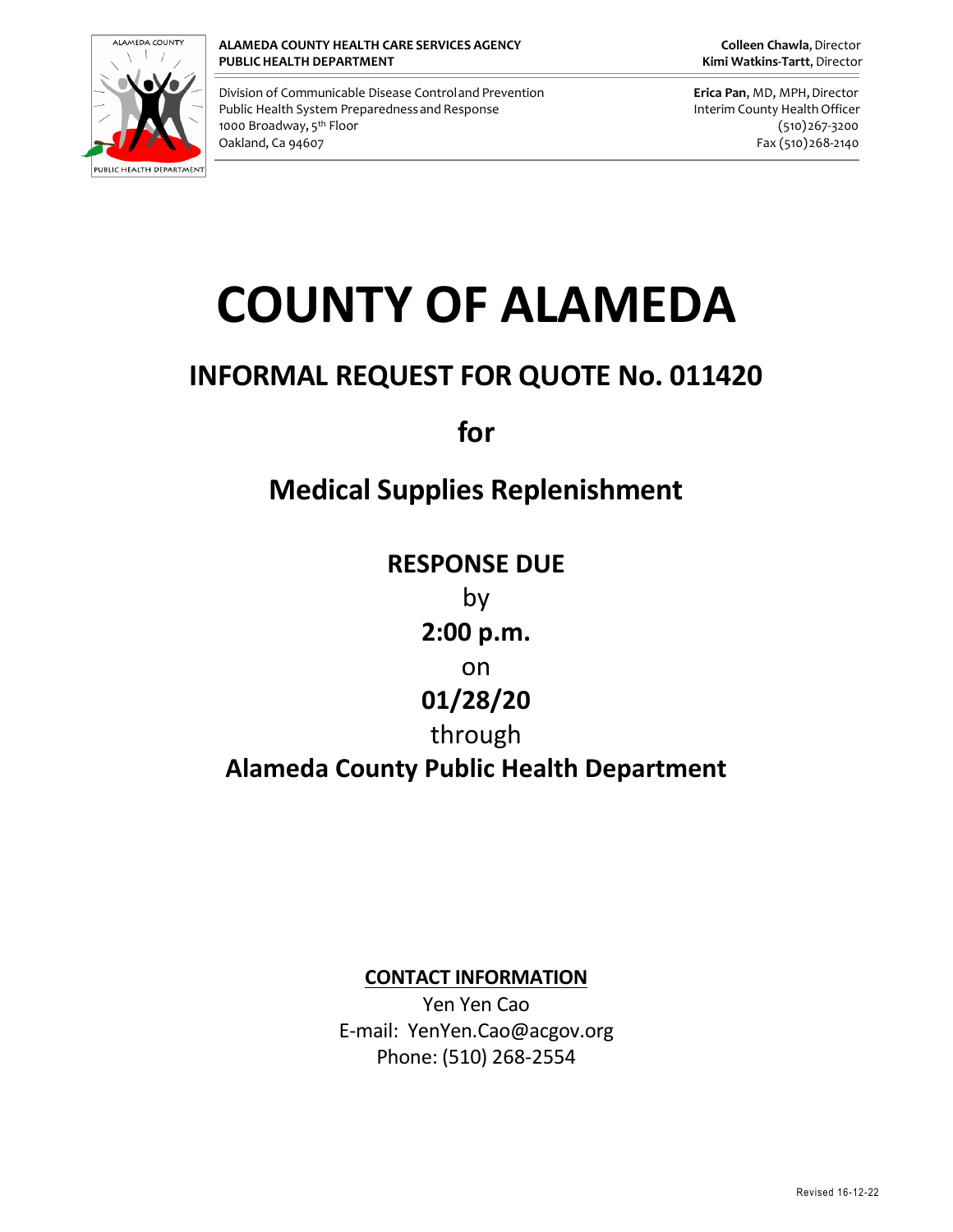## A. INTENT

The Alameda County Public Health Systems Preparedness and Response (PHSPR) Section of Alameda County Public Health Department mission is to prepare the community to respond in a safe and timely manner in a bioterrorism threat, disaster, or other public health emergency. PHSPR intends to award a contract to the bidder selected as the most qualified bidder whose response conforms to this IRFQ.

#### B. SCOPE

PHSPR is seeking for a contractor to manage the replenishment of medical supplies to maintain a ready state of preparedness and response and to replenish expired medical supplies. The medical supplies are currently in two trailers in Alameda County.

See separate attachment of list of contents of medical supplies.

#### C. BIDDER QUALIFICATIONS

- 1. Bidder shall be regularly and continuously engaged in the business of providing *supply replenishment services* for at least 3 years.
- 2. Bidder shall possess all permits, licenses and professional credentials necessary to supply product and perform services as specified under this IRFQ.
- 3. Bidder shall have strong ability to maintain and organize inventory.

#### D. DELIVERABLES

The contractor will be required to

- 1. Assess, determine, and identify products that have expired, or are about to expired.
- 2. Order and purchase replenishment supplies.
- 3. Coordinate delivery and shipment of all supplies that are to be replaced.
- 4. Inspect all replenishment products to ensure items were not damaged or compromised during transit.
- 5. Physically unload and replace supplies in the trailers.
- 6. Position emergency response modules.
- 7. Stage all cases.
- 8. Inspect all cases for operational condition (wheels, clasps, handles, labeling).
- 9. Replace all individual items that have or will expire by December of 2020 within respective location of case/organizer verifying product type, quantity, and shelf life